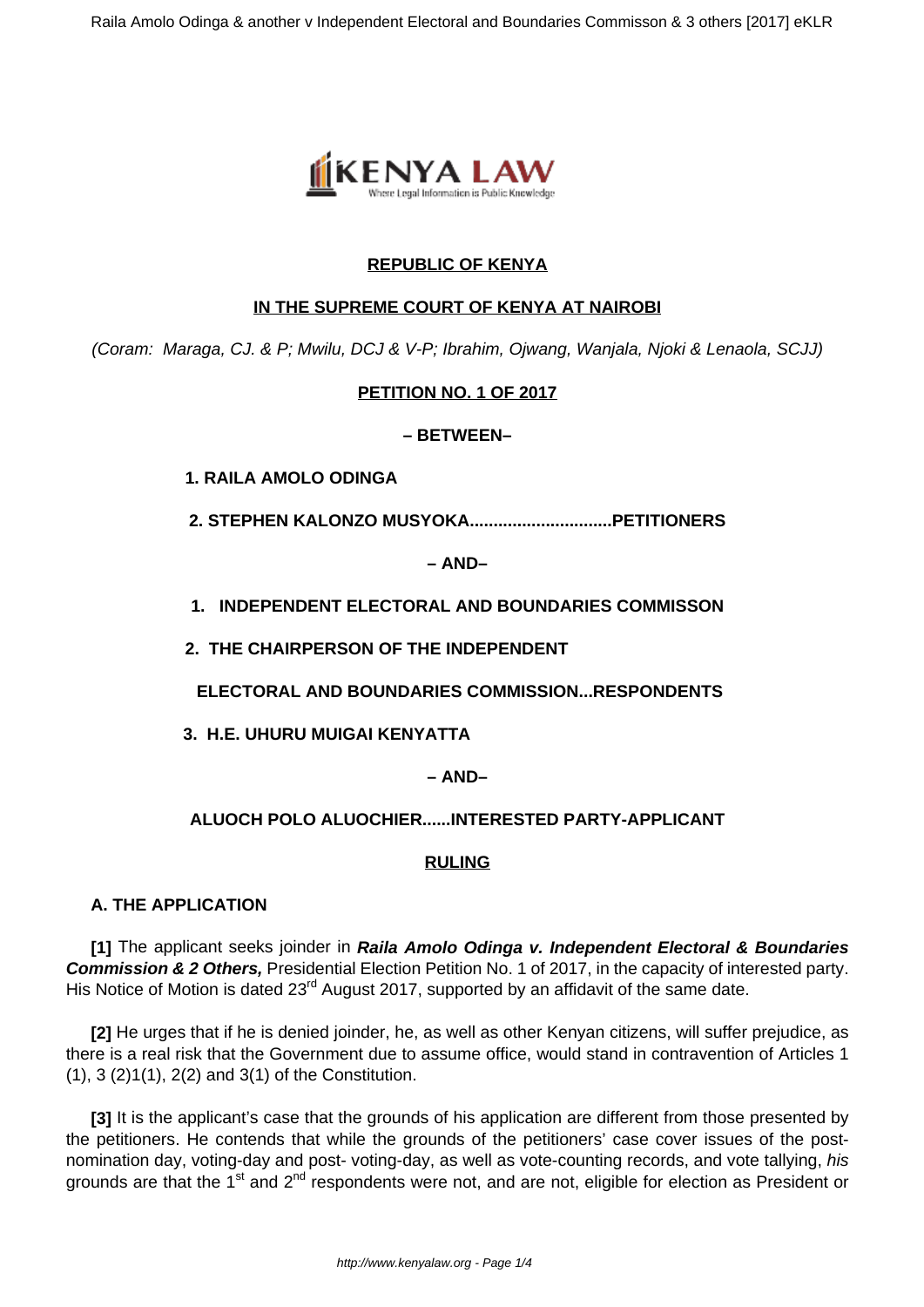Deputy President, in the terms of the provisions of Article 137 (1) (b), as read with Articles 99 (1) (b), 148(1), and Chapter 6 of the Constitution.

**[4]** The applicant contends that the 3rd respondent is not a 'political party' as defined in Articles 91, 92 and 260 of the Constitution; and hence it did not have the legal capacity to nominate any person for elective office under the Constitution. Consequently, it is contended, the election of the 1<sup>st</sup> and 2<sup>nd</sup> respondents as President and Deputy President, is a nullity. The applicant contends that the 3<sup>rd</sup> respondent has not been holding free and fair elections, and has been acting unconstitutionally.

**[5]** The applicant asks the Court to determine the following points of law:

- a) possible contravention of section 40 of the former Constitution;
- b) possible contravention of Article 77 (2) of the present Constitution;
- c) possible contravention of section 13 of the Leadership and Integrity Act.

**[6]** The applicant seeks the following reliefs:

a) an Order that the 1<sup>st</sup> and 2<sup>nd</sup> respondents are not eligible for election as President and Deputy President, pursuant to Article 137(1)(b) as read with Articles 99(1)(b) and 148(1) of the Constitution;

b) that for purposes of the general elections held on 8 August 2017, the  $3<sup>rd</sup>$  respondent had no legal capacity to nominate any person as a candidate pursuant to Articles 90, 99, 137, 180 and 193, and that, pursuant to Article 2(4) of the Constitution, the nominations of the 1<sup>st</sup> and 2<sup>nd</sup> respondents registered by the IEBC, were invalid;

c) an Order to invalidate the election of the 1<sup>st</sup> and 2<sup>nd</sup> respondents as President-elect and Deputy President-elect respectively;

d) an Order to conduct a fresh election for President within sixty days of the date of the Court's Order, pursuant to Article 140(3) of the Constitution;

e) an Order that costs of, and incidental to this application abide the result of the said presidential election petition.

**[7]** The applicant has not tendered any written submissions. But his application has been contested by the said 1<sup>st</sup> and 2<sup>nd</sup> respondents, through the replying affidavit of Moses Kipkogei, and by way of written submissions dated 25<sup>th</sup> August, 2017. Their essential point is that the applicant has shown no personal stake in the proceedings, such as would provide a basis for joinder.

### **B. JOINDER OF INTERESTED PARTIES: THE LAW**

**[8]** The applicable law on joinder of interested parties is embodied in Rule 4(2) of the Supreme Court (Presidential Election Petition) Rules, 2017 as read with Rule 25 of the Supreme Court Rules, 2012. Rule 4(2) aforesaid thus provides:

"(2) Where there is no applicable provision in the Act or in these Rules, the procedures set out in the Supreme Court Rules, 2012 in so far as they are not inconsistent with the Act or these Rules, shall apply to an election petition."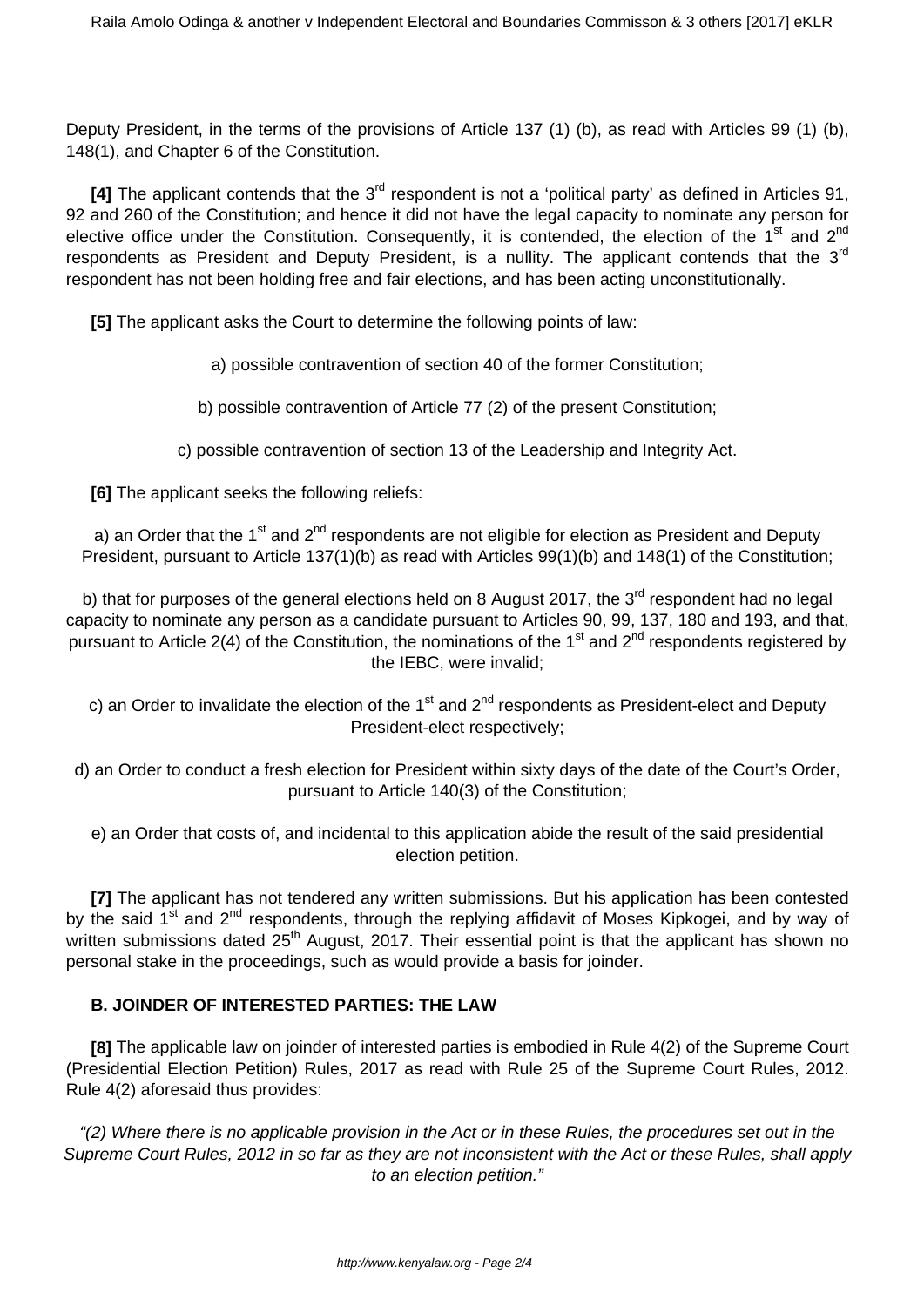**[9]** Rule 25 of the Supreme Court Rules, 2012 is headed "Interventions", and provides thus:

## **"(1)** A person **may at any time in any proceedings before the Court** apply for leave to be enjoined as an interested party.

 $(2)$  An application under this rule shall include  $-$ 

(a) a description of the interested party;

#### **(b) any prejudice that the interested party would suffer if the intervention was denied; and**

## (c) the grounds or submissions to be advanced by the person interested in the proceeding, their relevance to the proceedings and **the reasons for believing that the submissions will be useful to the Court and different from those of the other parties"** [emphasis supplied].

**[10]** While the applicant seeks joinder in the suit as it is, his application introduces new parties, and excludes some of the current parties. He seeks to be the petitioner; to have Uhuru Muigai Kenyatta as the 1<sup>st</sup> respondent; William Samoei Ruto as the 2<sup>nd</sup> respondent; Jubilee Party as the 3<sup>rd</sup> respondent; Wafula Chebukati as the  $4<sup>th</sup>$  respondent; and the Independent Electoral and Boundaries Commission as the 5<sup>th</sup> respondent. The applicant also wants us to delve into issues that featured in the 2013 Presidential election.

**[11]** The applicant is, in essence, introducing new facts and issues that are not before us. This Court, in **Trusted Society of Human Rights Alliance v. Mumo Matemu & 5 Others,** Supreme Court Petition No 12 of 2013, had thus held (para.24):

## **"A suit in Court is a 'solemn' process, "owned" solely by the parties. This is the reason why there are laws and Rules, under the Civil Procedure Code, regarding Parties to suits, and on who can be a party to a suit. A suit can be struck out if a wrong party is enjoined in it. Consequently, where a person not initially a party to a suit is enjoined as an interested party, this new party cannot be heard to seek to strike out the suit, on the grounds of defective pleadings."**

**[12]** When the applicant introduces a new petition, with issues not already laid before the Court, he is improperly making claims on a cause that belongs to other parties, in the main proceedings. This cannot be allowed. We are also not convinced that the applicant would suffer any prejudice, if his proposed intervention is declined.

**[13]** We are inclined, in the circumstances, to dismiss the instant application. We make Orders accordingly.

**DATED** and **DELIVERED** at **NAIROBI** this **27th** day of **August, 2017.** 

…..………..…………………. ….……………………………

**D. K. MARAGA P. M. MWILU** 

**CHIEF JUSTICE & PRESIDENT DEPUTY CHIEF JUSTICE &**